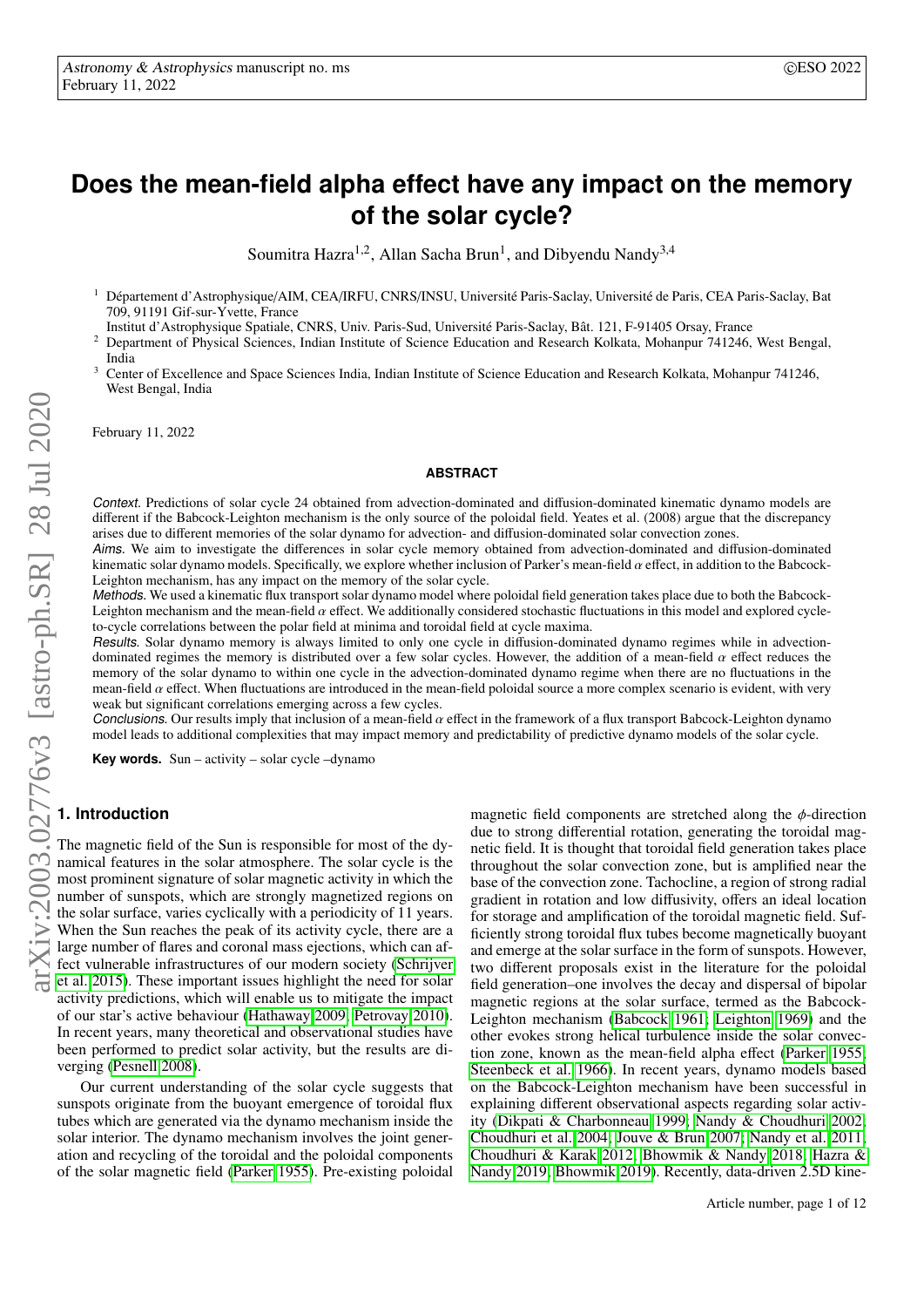matic dynamo models and 3D kinematic solar dynamo models have also been developed to study different observational aspects regarding solar activity [\(Brun 2007;](#page-6-17) [Jouve et al. 2011;](#page-6-18) [Yeates](#page-6-19) [& Muñoz-Jaramillo 2013;](#page-6-19) [Hung et al. 2017;](#page-6-20) [Hazra et al. 2017;](#page-6-21) [Karak & Miesch 2017;](#page-6-22) [Hazra & Miesch 2018;](#page-6-23) [Kumar et al.](#page-6-24) [2019\)](#page-6-24). For reviews of the solar and stellar dynamo model, see [Charbonneau](#page-6-25) [\(2005\)](#page-6-25), [Brun et al.](#page-6-26) [\(2015\)](#page-6-26), and [Brun & Browning](#page-6-27) [\(2017\)](#page-6-27).

As there is a spatial separation between the source layers of the toroidal and poloidal field, there must be some effective communication mechanism between these layers. While magnetic buoyancy plays a primary role in transporting the toroidal flux from the base of the convection zone to the solar surface, alternative flux transport mechanisms, namely diffusion, meridional flow, and turbulent pumping, share the role of transporting the poloidal flux from the surface to the base of the convection zone. It has been shown that there is a finite time required for the magnetic flux transport which impacts the predictability of the solar cycle [\(Yeates et al. 2008;](#page-6-28) [Jouve et al. 2010\)](#page-6-29). [Dikpati et al.](#page-6-30) [\(2006\)](#page-6-30) used an advection-dominated dynamo model (where the meridional flow is the primary flux transport mechanism) to predict solar cycle 24 and found that cycle 24 should have been a strong one. We note that [Dikpati et al.](#page-6-30) [\(2006\)](#page-6-30) used a weak tachocline alpha effect in their model. However, [Choudhuri et al.](#page-6-31) [\(2007\)](#page-6-31) used a diffusion-dominated dynamo model (diffusion is the primary flux transport mechanism) to predict solar cycle 24, which led to a prediction that cycle 24 will be a weaker one. [Yeates et al.](#page-6-28) [\(2008\)](#page-6-28) showed that the memory of the solar cycle in the diffusion-dominated dynamo is shorter (only one cycle) while the memory of the solar cycle in advection-dominated dynamo lasts over a few solar cycles. These latter authors suggest that the difference in the memory of the solar cycle in the two regimes results in different predictions of the solar cycle. Multi-Cycle memory in the advection-dominated dynamo indicates that poloidal fields of the cycle n-1, n-2 and n-3 combine to generate the toroidal field of cycle n. On the other hand, one cycle memory in the diffusion-dominated dynamo suggests that only poloidal field of cycle n-1 is responsible for the generation of the toroidal field of cycle n. Later, [Karak & Nandy](#page-6-32) [\(2012\)](#page-6-32) showed that the introduction of turbulent pumping reduces the memory of the solar cycle to one cycle in both advection and diffusion-dominated dynamo models, which impacts the capability of these kinds of models for prediction. Turbulent pumping transports the magnetic field vertically downwards; however, there is also a significant latitudinal component in the strong rotation regime [\(Ossendrijver et al. 2002;](#page-6-33) [Käpylä et al. 2006b](#page-6-34)[,a;](#page-6-35) [Mason et al. 2008;](#page-6-36) [Do Cao & Brun 2011;](#page-6-37) [Hazra & Nandy 2016\)](#page-6-38).

Most of the dynamo-based prediction models completely ignore the contribution of distributed mean-field alpha effect; they consider the Babcock-Leighton mechanism as the only poloidalfield-generation mechanism for their prediction models. However, some studies indicate that the mean-field alpha effect plays an important role in solar dynamo models and is necessary to recover the solar cycle from grand-minima-like episodes [\(Pipin](#page-6-39) [& Kosovichev 2011;](#page-6-39) [Pipin et al. 2013;](#page-6-40) [Passos et al. 2014;](#page-6-41) [Hazra](#page-6-42) [et al. 2014b;](#page-6-42) [Inceoglu et al. 2019\)](#page-6-43). Recently, [Bhowmik & Nandy](#page-6-14) [\(2018\)](#page-6-14) considered both the Babcock-Leighton mechanism and mean-field alpha effect as poloidal-field-generation mechanisms in their model to predict the strength of solar cycle 25. Here, we want to explore the importance of the mean-field alpha effect in the context of solar cycle memory and predictability. We find that the presence of mean-field alpha reduces the memory to one cycle for both advection- and diffusion-dominated regimes. We provide details about our solar dynamo model in Section 2 fol-

Article number, page 2 of 12

lowed by a discussion of our results in Section 3. Finally, in the last section, we present our conclusions.

#### **2. Model**

Our  $(α – Ω)$  kinematic solar dynamo model solves the evolution equations for the toroidal and poloidal components of solar magnetic fields [\(Mo](#page-6-44)ffatt [1978;](#page-6-44) [Charbonneau 2005\)](#page-6-25):

$$
\frac{\partial A}{\partial t} + \frac{1}{s} \left[ \mathbf{v}_p \cdot \nabla(sA) \right] = \eta \left( \nabla^2 - \frac{1}{s^2} \right) A + S_p,\tag{1}
$$

$$
\frac{\partial B}{\partial t} + s \left[ \mathbf{v}_p \cdot \nabla \left( \frac{B}{s} \right) \right] + (\nabla \cdot \mathbf{v}_p) B = \eta \left( \nabla^2 - \frac{1}{s^2} \right) B
$$

$$
+ s \left( \left[ \nabla \times (A \hat{\mathbf{e}}_{\phi}) \right] \cdot \nabla \Omega \right) + \frac{1}{s} \frac{\partial (sB)}{\partial r} \frac{\partial \eta}{\partial r} , \tag{2}
$$

where,  $s = r \sin(\theta)$  and  $v_p$  is the meridional flow. We specify differential rotation and turbulent magnetic diffusivity by O the differential rotation and turbulent magnetic diffusivity by  $Ω$ and  $\eta$ , respectively. Here,  $B$  represents the toroidal magnetic field components and *A* represents the vector potential of the poloidal magnetic field component. In the poloidal field evolution equation,  $S_p$  is the source term for the poloidal field; while the second term in the RHS of the toroidal field evolution is the source term for the toroidal field due to differential rotation.

We do not consider small-scale convective flows in this model. However, we consider an effective turbulent diffusivity in our model to capture the mixing effects due to convective flows. We do not have a reliable estimate of the diffusivity value inside the convection zone at this moment. However, the diffusivity value near the surface is well constrained by surface flux transport dynamo models; as well as by observations [\(Komm et al.](#page-6-45) [1995;](#page-6-45) [Muñoz-Jaramillo et al. 2011;](#page-6-46) [Lemerle et al. 2015\)](#page-6-47). Diffusivity values near the surface have been found to be a few times  $10^{12}$  cm<sup>2</sup>/s. It is still unclear how these surface values change as a function of depth in the solar convection zone. We assume a profile that keeps a value that close to value at the surface, except in the tachocline where it drops by several orders of magnitude due to the reduced level of turbulence there. Recent theoretical studies also suggest a diffusivity value of the order of  $10^{12}$  cm<sup>2</sup>/s inside the convection zone [\(Parker 1979;](#page-6-48) [Miesch et al. 2012;](#page-6-49) [Cameron & Schüssler 2016\)](#page-6-50). We use a two-step radial diffusivity profile that has the following form:

$$
\eta(r) = \eta_{bcd} + \frac{\eta_{cz} - \eta_{bcd}}{2} \left( 1 + \text{erf}\left(\frac{r - r_{cz}}{d_{cz}}\right) \right)
$$

$$
+ \frac{\eta_{sg} - \eta_{cz} - \eta_{bcd}}{2} \left( 1 + \text{erf}\left(\frac{r - r_{sg}}{d_{sg}}\right) \right),\tag{3}
$$

where  $\eta_{bcd} = 10^8$  cm<sup>2</sup>/s is the diffusivity at the bottom of the computational domain  $n_{cs} = 10^{12}$  cm<sup>2</sup>/s is the diffusivity in the computational domain,  $\eta_{cz} = 10^{12}$  cm<sup>2</sup>/s is the diffusivity in the convection zone, and  $n_{\text{c}} = 2 \times 10^{12}$  cm<sup>2</sup>/s is the near surface suconvection zone, and  $\eta_{sg} = 2 \times 10^{12}$  cm<sup>2</sup>/s is the near surface su-<br>pergrapular diffusivity. Other parameters, which characterize the pergranular diffusivity. Other parameters, which characterize the transition from one value of diffusivity to another, are taken as  $r_{cz} = 0.73R_{\odot}$ ,  $d_{cz} = 0.015R_{\odot}$ ,  $r_{sg} = 0.95R_{\odot}$ , and  $d_{sg} = 0.015R_{\odot}$ .

We use an analytic fit to the observed helioseismic rotation data as our differential rotation profile (see [Nandy et al.](#page-6-12) [\(2011\)](#page-6-12); [Muñoz-Jaramillo et al.](#page-6-51) [\(2009\)](#page-6-51)):

$$
\Omega(r,\theta) = 2\pi\Omega_c + \pi \left(1 - \text{erf}\left(\frac{r - r_{lc}}{d_{lc}}\right)\right) \left(\Omega_e - \Omega_c + (\Omega_p - \Omega_e)\Omega_S(\theta)\right),
$$
  

$$
\Omega_S(\theta) = a\cos^2(\theta) + (1 - a)\cos^4(\theta),
$$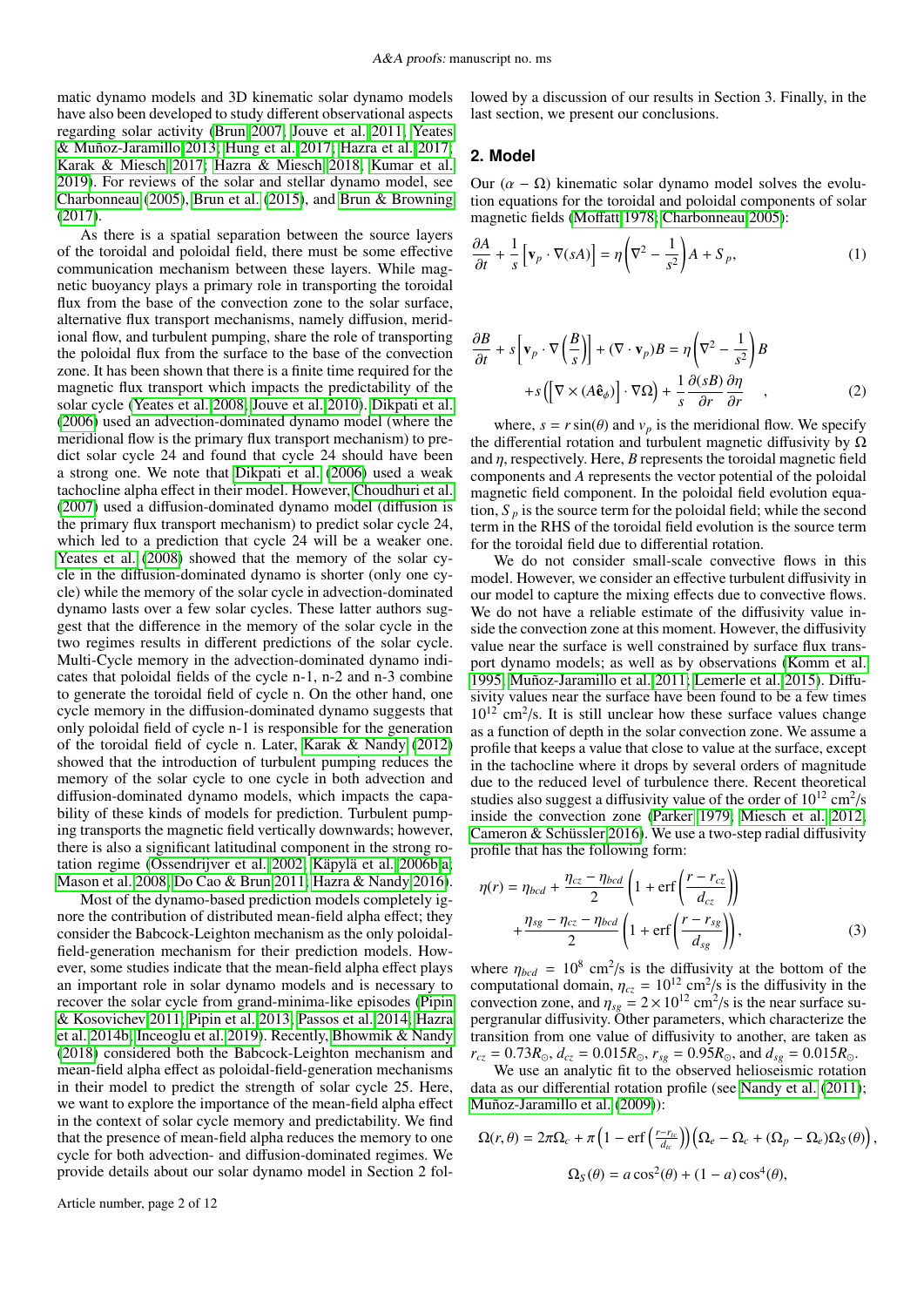(4)

where  $\Omega_c$ ,  $\Omega_e$ , and  $\Omega_p$  represent the rotation frequencies of the core, equator, and the pole, respectively. We take  $\Omega_c = 432$  nHz,  $\Omega_e = 470 \text{ nHz}, \Omega_p = 330 \text{ nHz}, r_{tc} = 0.7 R_{\odot}, d_{tc} = 0.025 R_{\odot}$  (half of the tachocline thickness), and  $a = 0.483$ .

Recent helioseismic results have not yet converged to provide an accurate picture of the structure of the meridional flow [\(Rajaguru & Antia 2015;](#page-6-52) [Jackiewicz et al. 2015;](#page-6-53) [Zhao & Chen](#page-6-54) [2016\)](#page-6-54). As information about the meridional flow structure is absent at present moment, we use a single-cell meridional circulation  $(v_p)$  profile which transports the field poleward at the surface and equatorward at the base of the convection zone; see [Jouve &](#page-6-11) [Brun](#page-6-11) [\(2007\)](#page-6-11), [Hazra et al.](#page-6-55) [\(2014a\)](#page-6-55), and [Hazra & Nandy](#page-6-38) [\(2016\)](#page-6-38) for a discussion on the role of multicellular or shallow meridional flow profiles. We obtained the profile for the meridional circulation  $(v_p)$  for a compressible flow inside the convection zone using the following equation:

$$
\nabla \cdot (\rho v_p) = 0. \tag{5}
$$

So,

$$
\rho v_p = \nabla \times (\psi \hat{e}_{\phi}),\tag{6}
$$

where  $\psi$  is prescribed as:

$$
\psi r \sin \theta = \psi_0 (r - R_p) \sin \left[ \frac{\pi (r - R_p)}{(R_{\odot} - R_p)} \right] \{1 - e^{-\beta_1 r \theta^{\epsilon}} \}
$$

$$
\times \{1 - e^{\beta_2 r (\theta - \pi/2)} \} e^{-(r - r_0)/\Gamma)^2}, \tag{7}
$$

where  $\psi_0$  controls the maximum speed of the flow. We take the following parameter values to obtain the profile for meridional circulation:  $\beta_1 = 1.5, \beta_2 = 1.8, \epsilon = 2.0000001, r_0 = (R_{\odot} (R_b)/4$ ,  $\Gamma = 3.47 \times 10^8$ ,  $\gamma = 0.95$ ,  $m = 3/2$ . Here,  $R_p = 0.65R_c$ <br>corresponds to the penetration depth of the meridional flow and corresponds to the penetration depth of the meridional flow, and  $R_b = 0.55 R_{\odot}$  is the bottom boundary of our computational domain. Both observation of small-scale features on the solar surface and helioseismic inversions indicate that the surface flow from the equator to the pole has an average speed of 10-25 ms<sup>−</sup><sup>1</sup> [\(Komm et al. 1993;](#page-6-56) [Snodgrass & Dailey 1996;](#page-6-57) [Hathaway et al.](#page-6-58) [1996\)](#page-6-58). In our model, the meridional flow speed at the surface lies within the range of 10-25 ms<sup>-1</sup> and reduces to 1 ms<sup>-1</sup> at the base of the convection zone.

To explore the importance of the mean-field alpha effect, we consider two distinct scenarios. In the first, poloidal field generation takes place only due to the Babcock-Leighton mechanism; while in the second scenario poloidal field alpha generation takes place due to the combined effect of the Babcock-Leighton mechanism and mean-field alpha effect. In the first scenario,  $S_p = S_{BL}$ , where  $S_{BL}$  is the source term for the poloidal field due to the Babcock-Leighton mechanism. We model the poloidal field source term due to the Babcock-Leighton mechanism by the methods of a double ring first proposed by [Durney](#page-6-59) [\(1997\)](#page-6-59). Subsequently, other groups used the double-ring algorithm to model the Babcock-Leighton mechanism in their dynamo models [\(Nandy & Choudhuri 2001;](#page-6-60) [Muñoz-Jaramillo et al.](#page-6-61) [2010;](#page-6-61) [Nandy et al. 2011;](#page-6-12) [Hazra & Nandy 2013,](#page-6-62) [2016\)](#page-6-38). It has been shown that the double-ring algorithm captures the essence of the Babcock-Leighton mechanism in a better way compared to other formalisms [\(Muñoz-Jaramillo et al. 2010\)](#page-6-61). We provide details of our double-ring algorithm in the Appendix. Please note that when we model the Babcock-Leighton mechanism via the double-ring algorithm, we fix the Babcock-Leighton source term in the equation (1) to zero, and we modify the poloidal field by

the poloidal fields associated with the double ring (i.e.  $A(i, j)$ ) is modified by  $A(i, j) + A_{doublering}$  at regular time intervals. As the double-ring algorithm works above a certain threshold, a recovery mechanism is necessary to recover an activity level of the Sun from grand-minima-like phases. However, some previous studies indicate that even if there are no sunspots during grand minima, there are still many ephemeral regions at the solar surface which obey the Hale's polarity law. These ephemeral regions may contribute to the poloidal-field-generation mechanism during this time [\(Priest 2014;](#page-6-63) [Švanda et al. 2016;](#page-6-64) [Karak](#page-6-65) [& Miesch 2018\)](#page-6-65). Therefore, we also added an extra Babcock-Leighton source term due to ephemeral regions which acts on the weak magnetic field regime; see the Appendix for details of the Babcock-Leighton source terms. In this way, we ensure the effectiveness of the Babcock-Leighton mechanism throughout our simulation.

In the second Scenario,  $S_p = S_{BL} + S_{MF}$ , where  $S_{MF}$  is the poloidal field source term due to mean-field alpha effect. This implies that the poloidal field is generated due to both the Babcock-Leighton mechanism and mean-field alpha effect. We model the mean-field alpha effect following this equation:

$$
S_{MF} = S_{\odot} \frac{\cos \theta}{4} \left[ 1 + \text{erf} \left( \frac{r - r_1}{d_1} \right) \right] \left[ 1 - \text{erf} \left( \frac{r - r_2}{d_2} \right) \right] \times \frac{1}{1 + \left( \frac{B_{\phi}}{B_{up}} \right)^2},
$$
\n(8)

where  $r_1 = 0.71R_0$ ,  $r_2 = R_0$ ,  $d_1 = d_2 = 0.25R_0$ , and  $B_{up} = 10^4 G$ , which is the upper threshold. Here,  $S_{\odot}$  controls the amplitude of the mean-field alpha effect. The function  $1/(1 + \left(\frac{B_{\phi}}{B_{up}}\right)^2)$  ensures that this additional  $\alpha$  effect is only effective on weak magnetic field strength (below the upper threshold  $B_{up}$ ) and the values of  $r_1$  and  $r_2$  ensure that this additional mechanism takes place inside the bulk of the convection zone (see top panel of Fig. 1 for radial profile of the mean-field  $\alpha$ -coefficient). We set the critical value of  $S_{\odot}$  such that our model generates periodic cycles if we consider the mean-field alpha effect as the only poloidal-fieldgeneration mechanism. The critical value of  $S_{\odot}$  is 0.14 m s<sup>-1</sup> for our model. Please see the right-hand side of the upper panel for the radial profile of the mean-field alpha coefficient.

We perform all of our dynamo simulations within the meridional slab  $0.55R_{\odot} < r < R_{\odot}$  and  $0 < \theta < \pi$  with a resolution of 300 × 300 (i.e.  $N_r = N_\theta = 300$ ). We set  $A = 0$  and  $B \propto \sin(2\theta) \sin(\pi((r - 0.55R_{\odot})/(R_{\odot} - 0.55R_{\odot})))$  as dipolar initial conditions for our simulations. Finally, we solve the dynamo equations with proper boundary conditions suitable for the Sun. As our model is axisymmetric, we set both poloidal and toridal fields at zero  $(A = 0$  and  $B = 0)$  at the pole  $(\theta = 0$  and  $\theta = \pi)$ to avoid any kind of singularity. The inner boundary condition at the bottom of the computational domain ( $r = 0.55R_{\odot}$ ) is of a perfect conductor. Therefore, at  $r = 0.55R_{\odot}$ , both the toroidal and poloidal field components vanish (i.e.  $A = 0$  and  $B = 0$ ). We assume that there is only the radial component of the solar magnetic field at the surface, which is necessary for stress balance between the subsurface and coronal magnetic fields [\(van Balle](#page-6-66)[gooijen & Mackay 2007\)](#page-6-66). We set  $B = 0$  and  $\partial (rA)/\partial r = 0$  as a top boundary condition at the surface  $(r = R_{\odot})$ .

#### **3. Results**

In order to constrain the impact of the mean-field alpha effect on the memory of the solar cycle, we perform kinematic solar dy-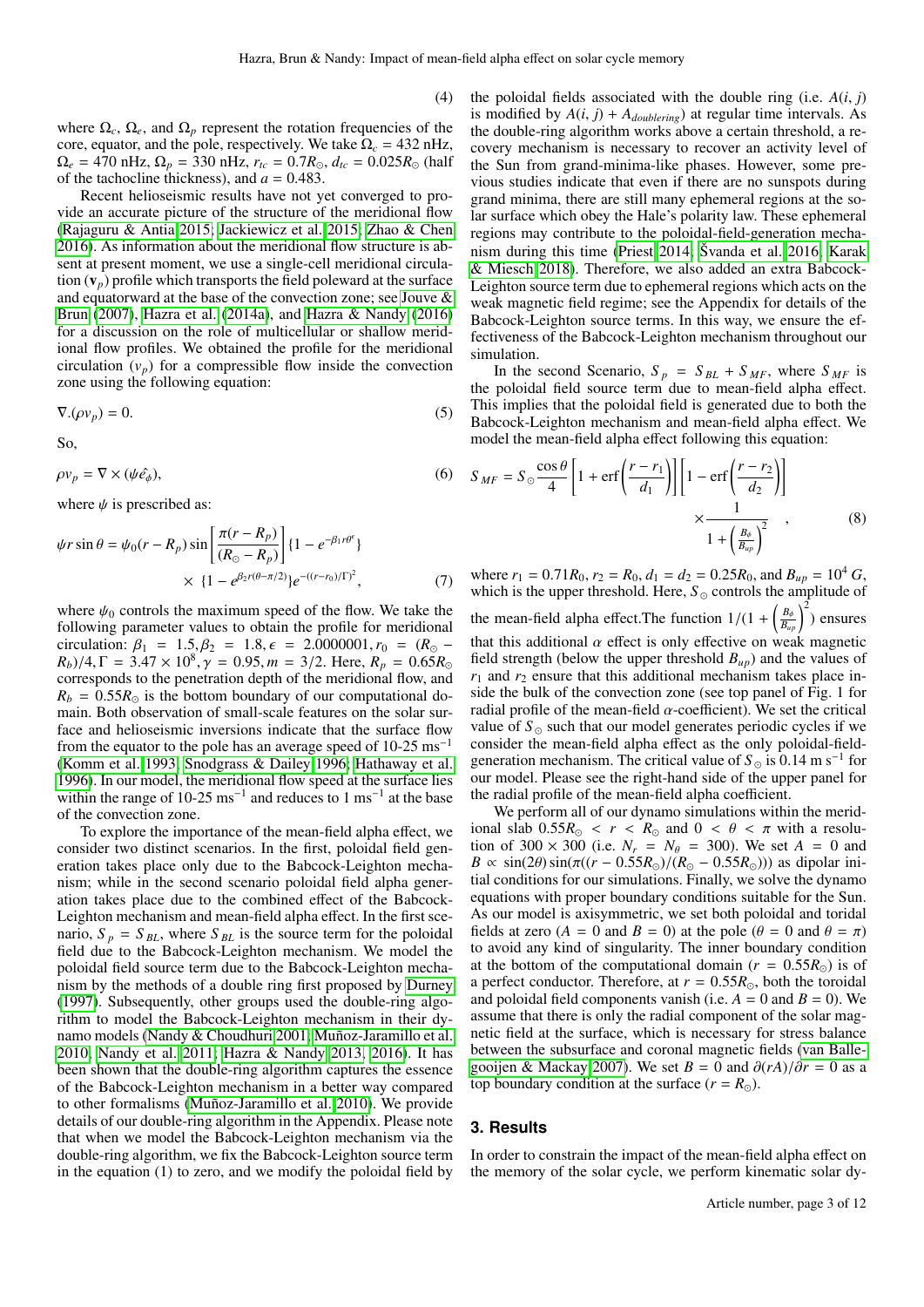namo simulations in two different regimes: advection dominated  $(\eta_{cz} = 1 \times 10^{12} \text{ cm}^2 \text{ s}^{-1}, v_0 = 25 \text{ m s}^{-1})$  and diffusion dominated<br> $(\eta_{zz} = 1 \times 10^{12} \text{ cm}^2 \text{ s}^{-1}, v_0 = 15 \text{ m s}^{-1})$ . Advection-dominated  $(\eta_{cz} = 1 \times 10^{12} \text{ cm}^2 \text{ s}^{-1}, v_0 = 15 \text{ m s}^{-1})$ . Advection-dominated regimes are characterised by the dominance of meridional cirregimes are characterised by the dominance of meridional circulation as a major poloidal flux transport mechanism from the surface to the base of the convection zone, while diffusiondominated regimes are characterised by the dominance of diffusion [\(Yeates et al. 2008;](#page-6-28) [Karak & Nandy 2012\)](#page-6-32). We define the advective flux transport timescale following the suggestions of [Yeates et al.](#page-6-28) [\(2008\)](#page-6-28). The advective flux transport timescale is the time taken for the meridional circulation to transport poloidal fields from  $r = 0.95 R_{\odot}$ ,  $\theta = 45^{\circ}$  to the location at the tachocline<br>where the strongest toroidal field is formed  $(\theta = 60^{\circ})$ . The where the strongest toroidal field is formed ( $\theta = 60^{\circ}$ ). The meridional flow speed of the order of 25 m s<sup>-1</sup> at the surface meridional flow speed of the order of 25 m s<sup>-1</sup> at the surface yields an advection flux transport timescale of about 9-10 years (with a flow speed of 15 m s<sup>-1</sup> this becomes 16 years). While turbulent diffusion of the order of  $1 \times 10^{12}$  cm<sup>2</sup> s<sup>-1</sup> gives us the diffusion flux transport timescale  $(L^2/\eta)$  where *L* is the depth of the convection zone) of 14 years. In the diffusion-dominated regime convection zone) of 14 years. In the diffusion-dominated regime, the diffusion timescale is shorter than the advection timescale, and vice versa in the advection-dominated regime.

In the first scenario, we consider the Babcock-Leighton mechanism as the only poloidal field generation mechanism. We first perform the simulation without any fluctuation. We are able to reproduce a solar-like cycle with an 11-year periodicity. We also confirm that the periodicity of the solar cycle decreases with the speed of the meridional flow [\(Dikpati & Charbonneau 1999\)](#page-6-8). Periodicity lies within the range of 7 to 18 years depending on the speed of the meridional flow at the surface, which varies from  $25 \text{ m s}^{-1}$  to 10 m s<sup>-1</sup>. However, in reality, the Babcock-Leighton mechanism is a random process. The stochastic nature of the Babcock-Leighton mechanism arises from the random buffeting of flux tubes during their rise through the turbulent convection zone, yielding a significant scatter in tilt angles of the active region [\(Longcope & Choudhuri 2002;](#page-6-67) [McClintock & Norton](#page-6-68) [2016\)](#page-6-68). Motivated by these facts, we introduce stochastic fluctuation in the poloidal field generation source term by setting up  $K_1 = K_{base} + K_{fluc} \sigma(t, \tau_{cor})$  with  $K_{base} = 100$  in the double-ring algorithm. Here  $\sigma$ , the uniform random number, lies between -1 and  $+1$ . We run all our following simulations with a 60 % fluctuation in the Babcock-Leighton mechanism, and therefore in our simulation  $K_{fluc} = 0.6K_{base}$  (see Appendix). Our choice of fluctuation level is inspired by observations as well as the eddy velocity distributions present in 3D turbulent convection simulations [\(Miesch et al. 2008;](#page-6-69) [Racine et al. 2011;](#page-6-70) [Passos et al. 2012\)](#page-6-71).

The middle panel of Fig. 1 shows the butterfly diagram at the base of the convection zone from a simulation in the diffusiondominated regime and the bottom panel shows the variation of  $B_{\phi}^2$  (a proxy of sunspot number) with time at the base of the convection zone. We note that the sensitivity of the peak amplitude of the  $B^2_{\phi}$  is due to the choice of fluctuation level. We calculate the polar radial flux  $\Phi_r$  and toroidal flux  $\Phi_{tor}$  using the prescription suggested by [Karak & Nandy](#page-6-32) [\(2012\)](#page-6-32) and [Yeates](#page-6-28) [et al.](#page-6-28) [\(2008\)](#page-6-28). The toroidal flux Φ*tor* is calculated by integrating  $B_{\phi}(r, \theta)$  within a layer of  $r = 0.677 R_{\odot} - 0.726 R_{\odot}$  and within the latitude  $10^{\circ} - 45^{\circ}$ ; while the radial flux  $\Phi_r$  is calculated by integrating  $B_r(R_{\odot}, \theta)$  at the solar surface within the latitude 70°–89°.<br>We note that there is a 90° phase difference between the radial We note that there is a 90◦ phase difference between the radial flux and the toroidal flux. Radial flux is maximum at the minima of the solar cycle. We find the peak value of  $\Phi_r$  and  $\Phi_{tor}$  for each cycle and study the cross-correlation between the surface radial flux  $\Phi_r$  of cycle n and the toroidal flux of cycle n, n+1, n+2, and n+3. We perform the same study for both advection-

dominated and diffusion-dominated dynamo simulations. Cycleto-cycle correlation gives us the extent of correlation between the radial and toroidal flux. As per suggestions by [Yeates et al.](#page-6-28) [\(2008\)](#page-6-28) and [Karak & Nandy](#page-6-32) [\(2012\)](#page-6-32), the extent of the correlation is an indicator of the memory of the solar cycle. We run our stochastically forced dynamo model for a total of 250 solar cycles to generate the correlation statistics.

Figure 2 shows that in the advection-dominated dynamo, surface radial flux  $\Phi_r$  correlates with the toroidal flux  $\Phi_{tor}$  of cycles  $(n+1)$  and  $(n+2)$  with Spearman correlation coefficients 0.90 and 0.49, respectively. On the other hand, Figure 3 indicates that in the diffusion-dominated dynamo, surface radial flux Φ*<sup>r</sup>* only correlates with the toroidal flux Φ*tor* of the subsequent cycle (correlation coefficient 0.95). [Yeates et al.](#page-6-28) [\(2008\)](#page-6-28) studied the memory of the solar cycle and found that in the diffusion-dominated dynamo surface radial flux Φ*<sup>r</sup>* only correlates with the subsequent cycle toroidal flux Φ*tor*. While, in the advection-dominated dynamo, surface radial flux Φ*<sup>r</sup>* correlates with the toroidal flux Φ*tor* of subsequent few cycles  $(n+1)$ ,  $(n+2)$ , and  $(n+3)$ . [Yeates et al.](#page-6-28) [\(2008\)](#page-6-28) and [Karak & Nandy](#page-6-32) [\(2012\)](#page-6-32) found higher correlation coefficients in the advection-dominated regimes than those that we present here. This is probably due to our choice of modelling magnetic buoyancy by the double-ring algorithm. In summary, our results agree with the results of [Yeates et al.](#page-6-28) [\(2008\)](#page-6-28) when we consider the Babcock-Leighton mechanism as the only poloidalfield-generation process.

In the second scenario, we consider both the Babcock-Leighton mechanism and mean-field alpha effect as poloidalfield-generation mechanisms. However, the mean-field alpha effect is also a random process, not a deterministic one. As the mean-field alpha effect arises due to helical turbulence inside the turbulent convection zone, the mean-field alpha effect is also a stochastic process. Motivated by these factors, we introduce randomness into the mean-field alpha by setting  $S_{\odot}$  =  $S_{base} + S_{fluc}\sigma(t, \tau_{corr})$ . Here,  $\sigma$  is a uniform random number lying between  $-1$  and  $+1$ . We set the correlation time  $\tau_{corr}$  in such a way that at least ten fluctuations are there within a single solar cycle. We run our simulations with a 60 % fluctuation in the Babcock-Leighton mechanism and a different level of fluctuation in the mean-field alpha effect. Figures 4 and 5 show that in the case of both advection- and diffusion-dominated dynamos, surface radial flux  $\Phi_r$  only correlates with the toroidal flux of the subsequent cycle with Spearman correlation coefficients of 0.85 and 0.89, respectively. Please note that we use the results of the model with 60 % fluctuation in the Babcock-Leighton mechanism and 50 % fluctuation in the mean-field alpha effect to generate Figures 4 and 5. Tables 1 and 2 summarise results from parameter space studies with variations in the amplitude and fluctuation levels of the mean-field alpha effect. In our model, the presence of the mean-field alpha effect reduces the memory of the solar cycle to only one cycle if there is no fluctuation in the mean-field alpha. However, when fluctuations are introduced in the mean-field alpha effect, very weak but significant correlations emerge between the radial flux at the n-th cycle minima and the toroidal flux at the  $(n+2)$ -th cycle maxima for the advection-dominated dynamo (see Table 2). Table 1 shows that the correlation strength between the radial and toroidal flux of various cycles are also dependent on the assumed amplitude of the mean-field alpha effect (which is restricted to a value of 0.<sup>20</sup> ms<sup>-1</sup> for reasons of stability). The important conclusion from this study is that we get only one cycle memory even in the case of the advection-dominated convection zone for steady meanfield alpha (no fluctuations) and that variation in the amplitude or fluctuation levels of mean-field alpha effect has a small but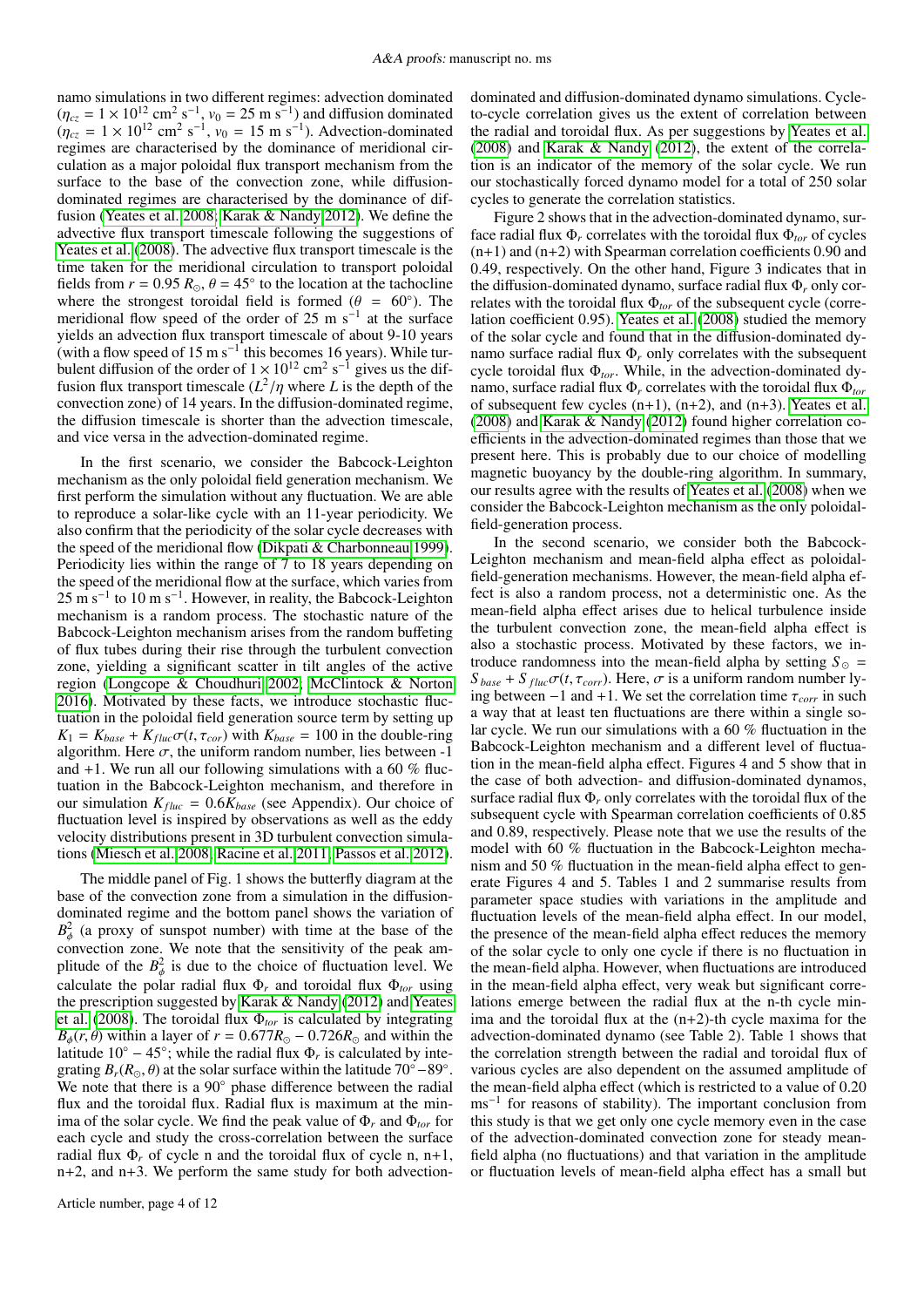Table 1. Correlation coefficients ( $r_s$ ) and percentage significance levels (p) for peak surface radial flux  $\Phi_r$  of cycle *n* versus peak toroidal flux  $\Phi_{\text{tor}}$ of different cycles from data for 200 solar cycles. Here, we consider a 60 % fluctuation in the Babcock-Leighton mechanism but no fluctuation in the mean-field alpha.

|                                |                                | Dif. Dom.     | Adv. Dom.     |
|--------------------------------|--------------------------------|---------------|---------------|
| Mean Field Alpha $(S_{\odot})$ | Parameters                     | $r_s(p)$      | $r_s(p)$      |
| 0.14                           | $\Phi_r(n) \& \Phi_{tor}(n)$   | 0.04(45.0)    | $-0.29(99.9)$ |
|                                | $\Phi_r(n) \& \Phi_{tor}(n+1)$ | 0.91(99.9)    | 0.82(99.9)    |
|                                | $\Phi_r(n) \& \Phi_{tor}(n+2)$ | $-0.07(70.0)$ | 0.08(76.0)    |
|                                | $\Phi_r(n) \& \Phi_{tor}(n+3)$ | $-0.04(42.0)$ | 0.09(75.9)    |
| 0.20                           | $\Phi_r(n) \& \Phi_{tor}(n)$   | 0.05(50.0)    | 0.41(99.9)    |
|                                | $\Phi_r(n) \& \Phi_{tor}(n+1)$ | 0.85(99.9)    | 0.75(99.9)    |
|                                | $\Phi_r(n) \& \Phi_{tor}(n+2)$ | $-0.08(68.9)$ | 0.29(99.9)    |
|                                | $\Phi_r(n) \& \Phi_{tor}(n+3)$ | $-0.02(42.0)$ | $-0.01(18.9)$ |
|                                |                                |               |               |

Table 2. Correlation coefficients  $(r_s)$  and percentage significance levels  $(p)$  for peak surface radial flux  $\Phi_r$  of cycle *n* versus peak toroidal flux  $\Phi_{\text{tor}}$ of different cycles from data for 200 solar cycles. In all cases, we run our simulations with a 60 % fluctuation in the Babcock-Leighton mechanism. The value of the mean-field alpha constant  $S_{\odot}$  is 0.14 ms<sup>-1</sup> in all cases.

|                        |                                           | Dif. Dom.     | Adv. Dom.               |
|------------------------|-------------------------------------------|---------------|-------------------------|
| Percentage fluctuation | Parameters                                | $r_s(p)$      | $r_s(p)$                |
| in mean field alpha    |                                           |               |                         |
| $\overline{0}$         | $\Phi_r(n)$ & $\Phi_{tor}(n)$             | 0.04(45.0)    | $-0.29(99.9)$           |
|                        | $\Phi_{r}(n) \& \Phi_{tor}(n+1)$          | 0.91(99.9)    | 0.82(99.9)              |
|                        | $\Phi_{r}(n) \& \Phi_{tor}(n+2)$          | $-0.07(70.0)$ | 0.08(76.0)              |
|                        | $\Phi_{r}(n) \& \Phi_{tor}(n+3)$          | $-0.04(42.0)$ | 0.09(76.0)              |
| 10                     | $\Phi_{r}(n) \& \Phi_{tor}(n)$            | 0.11(79.0)    | $-0.08(86.1)$           |
|                        | $\Phi_{r}(n) \& \Phi_{tor}(n+1)$          | 0.91(99.9)    | 0.76(99.9)              |
|                        | $\Phi_{r}(n) \& \Phi_{tor}(n+2)$          | 0.04(33.0)    | 0.29(97.9)              |
|                        | $\Phi_{r}(n) \& \Phi_{tor}(n+3)$          | 0.15(75.0)    | 0.10(80.0)              |
|                        | $\Phi_r(n)$ & $\Phi_{tor}(n)$             | 0.11(61.0)    | $-0.11(91.9)$           |
|                        | $\Phi_r(n) \& \Phi_{tor}(n+1)$            | 0.89(99.9)    | 0.78(99.9)              |
| 20                     | $\Phi_r(n) \& \Phi_{tor}(n+2)$            | 0.12(67.0)    | 0.20(98.0)              |
|                        | $\Phi_{r}(n) \& \Phi_{tor}(n+3)$          | 0.22(94.0)    | 0.04(43.0)              |
| 30                     | $\overline{\Phi_{r}(n) \& \Phi_{tor}(n)}$ | 0.02(23.08)   | 0.16(97.9)              |
|                        | $\Phi_r(n) \& \Phi_{tor}(n+1)$            | 0.89(99.9)    | 0.81(99.9)              |
|                        | $\Phi_{r}(n) \& \Phi_{tor}(n+2)$          | $-0.08(79.2)$ | 0.37(99.9)              |
|                        | $\Phi_{r}(n) \& \Phi_{tor}(n+3)$          | $-0.02(21.3)$ | 0.16(96.4)              |
| 40                     | $\overline{\Phi_{r}(n) \& \Phi_{tor}(n)}$ | 0.13(73.0)    | $\overline{0.11(91.9)}$ |
|                        | $\Phi_r(n) \& \Phi_{tor}(n+1)$            | 0.88(99.9)    | 0.74(99.9)              |
|                        | $\Phi_{r}(n) \& \Phi_{tor}(n+2)$          | $-0.03(19.0)$ | 0.33(97.9)              |
|                        | $\Phi_{r}(n) \& \Phi_{tor}(n+3)$          | $-0.01(8.0)$  | 0.21(98.0)              |
| 50                     | $\Phi_r(n) \& \Phi_{tor}(n)$              | $-0.03(36.0)$ | 0.11(92.0)              |
|                        | $\Phi_{r}(n) \& \Phi_{tor}(n+1)$          | 0.89(99.9)    | 0.85(99.9)              |
|                        | $\Phi_r(n) \& \Phi_{tor}(n+2)$            | $-0.04(46.0)$ | 0.21(99.0)              |
|                        | $\Phi_{r}(n) \& \Phi_{tor}(n+3)$          | $-0.02(27.0)$ | 0.01(10.0)              |
| 60                     | $\Phi_r(n) \& \Phi_{tor}(n)$              | 0.22(93.0)    | 0.05(38.9)              |
|                        | $\Phi_{r}(n) \& \Phi_{tor}(n+1)$          | 0.84(99.9)    | 0.61(99.9)              |
|                        | $\Phi_{r}(n) \& \Phi_{tor}(n+2)$          | $-0.02(16.0)$ | 0.18(93.0)              |
|                        | $\Phi_{r}(n) \& \Phi_{tor}(n+3)$          | 0.15(77.0)    | 0.09(60.0)              |
|                        |                                           |               |                         |

measurable impact on the memory of the advection-dominated dynamo mechanism.

## **4. Conclusions**

In summary, we demonstrate that inclusion of the mean-field alpha effect has a measurable impact on the memory of the solar cycle. We find that solar-cycle memory is only limited to one cycle when a basal steady mean-field alpha effect is included in a flux-transport-type dynamo model and acts in conjunction with the Babcock-Leighton mechanism. This result supports earlier suggestions regarding the precursor value of the poloidal field at the end of a cycle for the amplitude of the subsequent cycle alone [\(Schatten et al. 1978;](#page-6-72) [Solanki et al. 2002;](#page-6-73) [Yeates](#page-6-28) [et al. 2008;](#page-6-28) [Karak & Nandy 2012;](#page-6-32) [Muñoz-Jaramillo et al. 2013;](#page-6-74) [Sanchez et al. 2014\)](#page-6-75). Our detailed analysis shows that the presence of a mean-field alpha effect in the dynamo model adds more complexity to the interpretation of differences in the memory of the solar dynamo in the context of advection- versus diffusiondominated solar convection zones. Specifically, we find that variations in the amplitude or fluctuation levels of the mean-field al-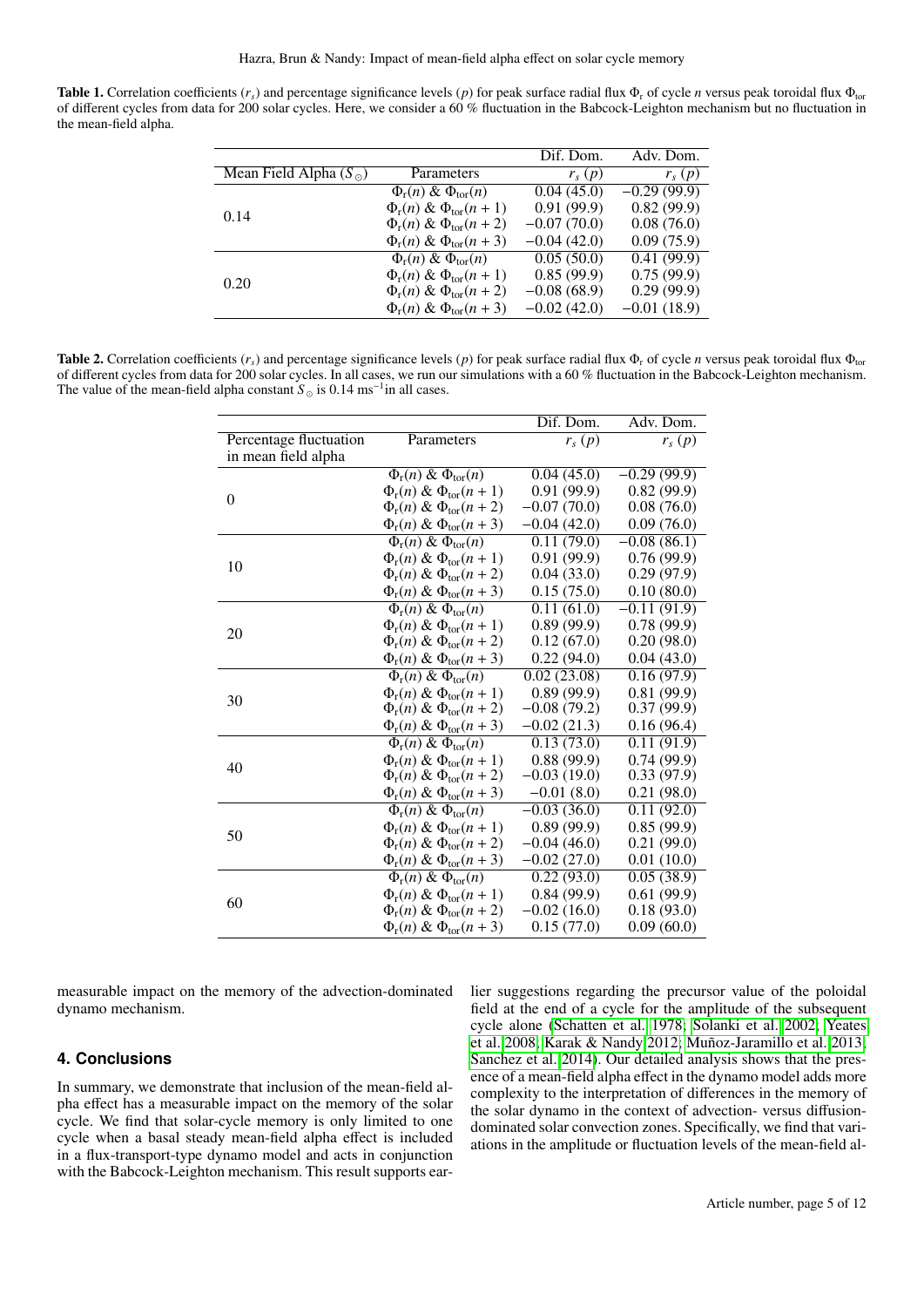pha can have a weak but measurable impact on the emergence of multi-cycle memory in the advection-dominated solar dynamo.

We do not consider turbulent pumping in our simulations. [Karak & Nandy](#page-6-32) [\(2012\)](#page-6-32) show that turbulent pumping can impact the memory of the solar cycle. These latter authors found that in the case of both advection- and diffusion-dominated regimes, surface radial flux  $\Phi_r$  only correlates with the subsequent cycle toroidal flux if turbulent pumping is added to their model. However, [Karak & Nandy](#page-6-32) [\(2012\)](#page-6-32) did not include the mean-field alpha effect in their dynamo simulations. We also find that surface radial flux  $\Phi_r$  correlates only with the toroidal flux  $\Phi_{tor}$  of the subsequent cycle when we include turbulent pumping in our simulations with mean-field alpha effect which extends the validity of the earlier results. It has been argued that the relative efficiency between different flux transport mechanisms governs the memory of the solar cycle. In the model that considers the Babcock-Leighton mechanism as the sole poloidal field generation mechanism, the timescale for transport of the poloidal flux from the surface to the base of the convection zone governs the memory of the solar cycle. Even for a modest radial turbulent pumping speed of 2 ms<sup>-1</sup>, the timescale for transport of the poloidal flux from surface to the base of the convection zone is only 3.4 years. The introduction of turbulent pumping in the flux transport dynamo model makes the dynamo model completely dominated by turbulent pumping, eventually impacting the memory of the solar cycle. In the situation where turbulent pumping dominates the vertical flux transport mechanism, the relative efficiency of other flux transport mechanisms, namely meridional circulation and turbulent diffusion, is less significant.

In our model, the poloidal field generation takes place due to the combined effect of both the Babcock-Leighton mechanism and the mean-field alpha effect. As poloidal field generation takes place throughout the convection zone due to the meanfield alpha effect, the poloidal flux becomes immediately available for being inducted to the toroidal component by the differential rotation. In the absence of any additional complexities, this would normally result in a reduction of the cycle memory to only one cycle – as seen in our case with no fluctuation in meanfield alpha. However, introduction of fluctuations in the meanfield alpha effect and variations in the relative strengths of the competing mean-field and Babcock-Leighton poloidal sources may result in a redistribution of the memory across cycles in the advection-dominated regime; we speculate that this is at the origin of the emergence of weak multi-cycle correlations and their variations with increasing levels of fluctuation in the mean-field alpha effect.

Taken together, we argue that additional consideration of a mean-field alpha effect within the framework of a flux transport dynamo model – driven by a Babcock-Leighton mechanism – introduces subtleties in the dynamics that may be weak, but may still be important to capture from the perspective of predictive dynamo models. Predictive mode coupled surface flux transport and dynamo simulations support this argument in the context of the successful reconstruction of past solar activity cycles [\(Bhowmik & Nandy 2018\)](#page-6-14). Completely independent considerations of cycle recovery following a grand minimum in activity also support the importance of a mean-field alpha effect in the bulk of the solar convection zone – even if it is weak in strength [\(Hazra et al. 2014b;](#page-6-42) [Passos et al. 2014\)](#page-6-41). We therefore conclude that it may be necessary to include the physics of the mean-field alpha effect in predictive dynamo models of the solar cycle, even if the Babcock-Leighton mechanism are the dominant source for poloidal field generation.

Article number, page 6 of 12

# **5. Appendix: Modelling the Babcock-Leighton mechanism**

Poloidal field generation at the surface takes place due to the decay and dispersal of the bipolar sunspot regions as well as ephemeral regions. We model the poloidal field generation mechanism at the surface due to ephemeral regions following an equation similar to Eq. (8):

$$
S_{EPR} = S_1 \frac{\cos \theta}{4} \left[ 1 + \text{erf}\left(\frac{r - r_1}{d_1}\right) \right] \left[ 1 - \text{erf}\left(\frac{r - r_2}{d_2}\right) \right] \times \frac{1}{1 + \left(\frac{B_\theta}{B_{up}}\right)^2},\tag{9}
$$

where we take  $r_1 = 0.95R_0$ ,  $r_2 = R_0$ ,  $d_1 = d_2 = 0.15R_0$ , and  $B_{up} = 10^4$  G. Here,  $S_1$  controls the amplitude of the poloidal field generation mechanism due to ephemeral regions. We take  $S_1 = 0.13$  in our model.

In our model, we follow the prescription of the double-ring algorithm proposed by [Durney](#page-6-59) [\(1997\)](#page-6-59) to model the active region. In this algorithm, we define the  $\phi$  component of potential vector A associated with the active region as:

$$
A_{ar}(r,\theta) = K_1 A(\Phi) F(r) G(\theta),\tag{10}
$$

where constant  $K_1$  ensures the super-critical dynamo solution and  $A(\Phi)$  defines the strength of the ring doublet.  $F(r)$  is defined as:

$$
F(r) = \begin{cases} 0 & r < R_{\odot} - R_{ar} \\ \frac{1}{r} \sin^2 \left[ \frac{\pi}{2R_{ar}} (r - (R_{\odot} - R_{ar})) \right] & r \ge R_{\odot} - R_{ar} \end{cases}
$$
 (11)

where  $R_{\odot}$  is the solar radius and the penetration depth of the active region is  $R_{ar} = 0.85R_{\odot}$ .  $G(\theta)$  in the integral form is defined as:

$$
G(\theta) = \frac{1}{\sin \theta} \int_0^{\theta} [B_{-}(\theta') + B_{+}(\theta')] \sin(\theta') d\theta', \qquad (12)
$$

where  $B_+(B_-)$  represents the strength of positive (negative) ring:

$$
B_{\pm}(\theta) = \begin{cases} 0 & \theta < \theta_{ar} \neq \frac{\chi}{2} - \frac{\Lambda}{2} \\ \frac{\pm \sin(\theta)}{\theta_{ar} + \frac{\chi}{2} - \frac{\Lambda}{2}} \leq \theta < \theta_{ar} \neq \frac{\chi}{2} + \frac{\Lambda}{2} \\ 0 & \theta \geq \theta_{ar} \neq \frac{\chi}{2} + \frac{\Lambda}{2}, \end{cases}
$$
(13)

where  $\theta_{ar}$  is the colatitude of the double ring emergence and the diameter of each polarity of the double ring is  $\Lambda$ . We take the latitudinal distance between the centres of the double ring as  $\chi$  = arcsin[sin( $\beta$ ) sin( $\Delta_{ar}$ )], where  $\Delta_{ar}$  is the angular distance between polarity centres and  $\beta$  is the active region tilt angle. We take  $\Lambda$  and  $\Delta_{ar}$  as 6<sup>*o*</sup> for our model.

#### Regenerating the poloidal field:

To recreate the poloidal field at the solar surface, we first randomly choose a latitude from both the hemispheres where the toroidal field exceeds the buoyancy threshold at the bottom of the convection zone. We then use a non-uniform probability distribution function to ensure that randomly chosen latitude always remains within the observed active region belt. Next, we calculate the tilt of the corresponding active region following the expression prescribed in [Fan et al.](#page-6-76) [\(1994\)](#page-6-76):

$$
\beta \propto \Phi_0^{1/4} B_0^{-5/4} \sin(\lambda),\tag{14}
$$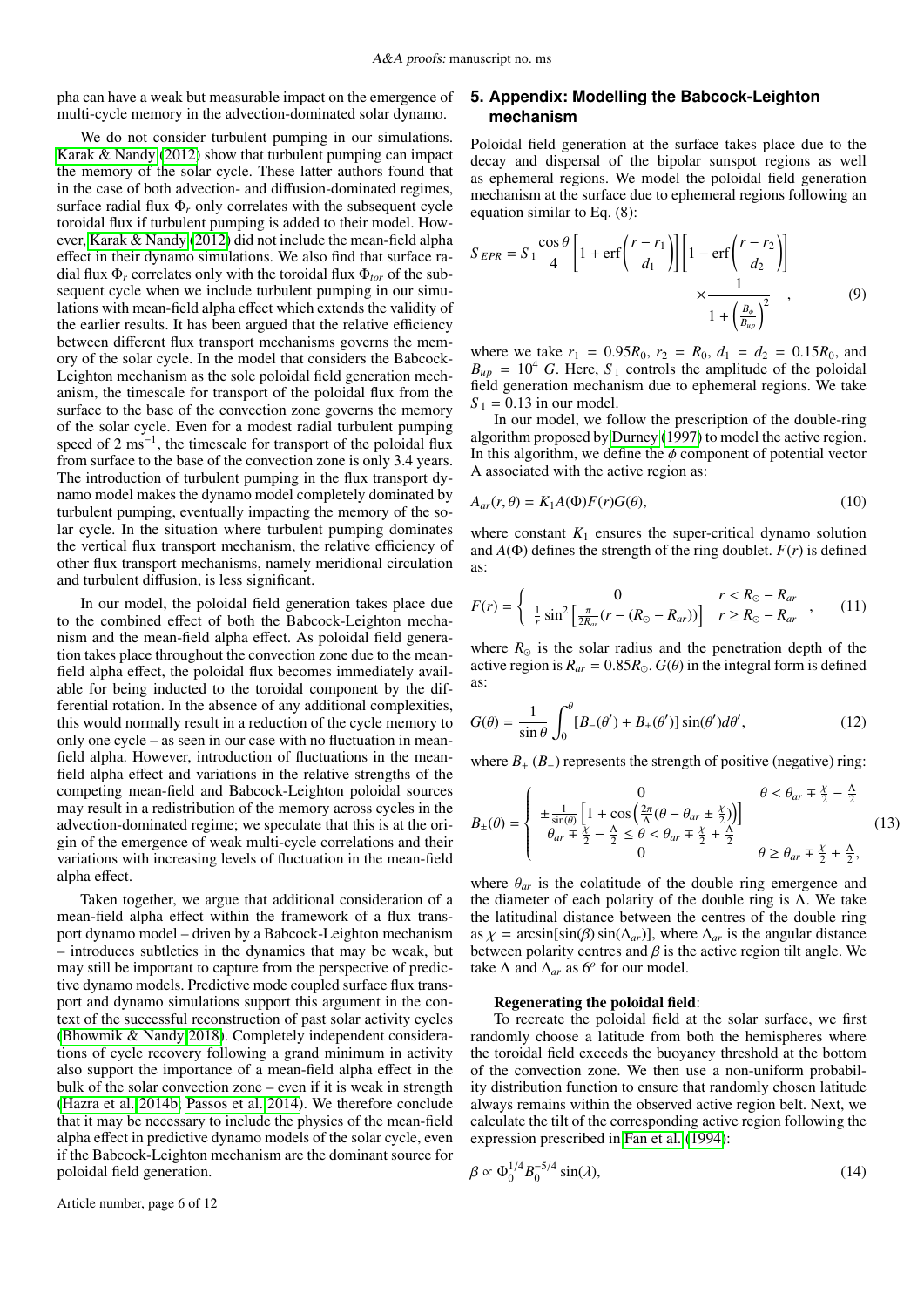where,  $\Phi_0$  is the toroidal ring associated flux,  $B_0$  is the local field strength, and  $\lambda$  is the chosen latitude for the ring emergence. The constant that appears in equation 14 is fixed in a way such that the tilt angle lies between  $3°$  and  $12°$ . Next, we remove a part of the magnetic field with the same angular size of the emerging active region from this toroidal ring. We reduced the magnetic field strength of the toroidal ring from which the active region erupts. We set the toroidal field strength in such a way that the energy of the full toroidal ring with the new magnetic field is equal to the energy of the partial toroidal ring with the old magnetic field (after removing a chunk of the magnetic field). Finally, we place the ring doublets with these calculated properties at the near-surface layer at the chosen erupted latitude. Figure 1 (right side-top panel) shows the poloidal field line contours associated with the double ring in both hemispheres for one particular timestep.

*Acknowledgements.* We thank Antoine Strugarek and Eric Buchlin for reading this manuscript and providing useful suggestions. We also thank the anonymous referee for the constructive suggestions which have improved the work further. We thank the Université Paris-Saclay (IRS SPACEOBS grant), ERC Synergy grant 810218 (Whole Sun project), INSU/PNST and CNES Solar Orbiter for supporting this research. The Center of Excellence in Space Sciences India (CESSI) is supported by the Ministry of Human Resource Development, Government of India under the Frontier Areas of Science and Technology (FAST) scheme.

#### **References**

- <span id="page-6-5"></span>Babcock, H. W. 1961, ApJ, 133, 572
- <span id="page-6-16"></span>Bhowmik, P. 2019, A&A, 632, A117
- <span id="page-6-14"></span>Bhowmik, P. & Nandy, D. 2018, Nature Communications, 9, 5209
- <span id="page-6-17"></span>Brun, A. S. 2007, Astronomische Nachrichten, 328, 1137
- <span id="page-6-27"></span>Brun, A. S. & Browning, M. K. 2017, Living Reviews in Solar Physics, 14, 4
- <span id="page-6-26"></span>Brun, A. S., García, R. A., Houdek, G., Nandy, D., & Pinsonneault, M. 2015, Space Sci. Rev., 196, 303
- <span id="page-6-50"></span>Cameron, R. H. & Schüssler, M. 2016, A&A, 591, A46
- <span id="page-6-25"></span>Charbonneau, P. 2005, Living Reviews in Solar Physics, 2, 2
- <span id="page-6-31"></span>Choudhuri, A. R., Chatterjee, P., & Jiang, J. 2007, Physical Review Letters, 98, 131103
- <span id="page-6-10"></span>Choudhuri, A. R., Chatterjee, P., & Nandy, D. 2004, ApJ, 615, L57
- <span id="page-6-13"></span>Choudhuri, A. R. & Karak, B. B. 2012, Physical Review Letters, 109, 171103
- <span id="page-6-8"></span>Dikpati, M. & Charbonneau, P. 1999, ApJ, 518, 508
- <span id="page-6-37"></span><span id="page-6-30"></span>Dikpati, M., de Toma, G., & Gilman, P. A. 2006, Geophys. Res. Lett., 33, L05102 Do Cao, O. & Brun, A. S. 2011, Astronomische Nachrichten, 332, 907
- <span id="page-6-59"></span>Durney, B. R. 1997, ApJ, 486, 1065
- <span id="page-6-76"></span>Fan, Y., Fisher, G. H., & McClymont, A. N. 1994, ApJ, 436, 907
- <span id="page-6-1"></span>Hathaway, D. H. 2009, Space Sci. Rev., 144, 401
- <span id="page-6-58"></span>Hathaway, D. H., Gilman, P. A., Harvey, J. W., et al. 1996, Science, 272, 1306
- <span id="page-6-21"></span>Hazra, G., Choudhuri, A. R., & Miesch, M. S. 2017, ApJ, 835, 39
- <span id="page-6-55"></span>Hazra, G., Karak, B. B., & Choudhuri, A. R. 2014a, ApJ, 782, 93
- <span id="page-6-23"></span>Hazra, G. & Miesch, M. S. 2018, ApJ, 864, 110
- <span id="page-6-62"></span>Hazra, S. & Nandy, D. 2013, in Astronomical Society of India Conference Series, Vol. 10, Astronomical Society of India Conference Series
- <span id="page-6-38"></span>Hazra, S. & Nandy, D. 2016, ApJ, 832, 9
- <span id="page-6-15"></span>Hazra, S. & Nandy, D. 2019, MNRAS, 489, 4329
- <span id="page-6-42"></span>Hazra, S., Passos, D., & Nandy, D. 2014b, ApJ, 789, 5
- <span id="page-6-20"></span>Hung, C. P., Brun, A. S., Fournier, A., et al. 2017, ApJ, 849, 160
- <span id="page-6-43"></span>Inceoglu, F., Simoniello, R., Arlt, R., & Rempel, M. 2019, A&A, 625, A117
- <span id="page-6-53"></span>Jackiewicz, J., Serebryanskiy, A., & Kholikov, S. 2015, ApJ, 805, 133
- <span id="page-6-11"></span>Jouve, L. & Brun, A. S. 2007, A&A, 474, 239
- <span id="page-6-18"></span>Jouve, L., Brun, A. S., & Talagrand, O. 2011, ApJ, 735, 31
- <span id="page-6-29"></span>Jouve, L., Proctor, M. R. E., & Lesur, G. 2010, A&A, 519, A68
- <span id="page-6-35"></span>Käpylä, P. J., Korpi, M. J., Ossendrijver, M., & Stix, M. 2006a, A&A, 455, 401
- <span id="page-6-34"></span>Käpylä, P. J., Korpi, M. J., & Tuominen, I. 2006b, Astronomische Nachrichten, 327, 884
- <span id="page-6-22"></span>Karak, B. B. & Miesch, M. 2017, ApJ, 847, 69
- <span id="page-6-65"></span>Karak, B. B. & Miesch, M. 2018, ApJ, 860, L26
- <span id="page-6-32"></span>Karak, B. B. & Nandy, D. 2012, ApJ, 761, L13
- <span id="page-6-56"></span>Komm, R. W., Howard, R. F., & Harvey, J. W. 1993, Sol. Phys., 147, 207
- <span id="page-6-45"></span>Komm, R. W., Howard, R. F., & Harvey, J. W. 1995, Sol. Phys., 158, 213
- <span id="page-6-24"></span>Kumar, R., Jouve, L., & Nandy, D. 2019, A&A, 623, A54
- <span id="page-6-6"></span>Leighton, R. B. 1969, ApJ, 156, 1
- <span id="page-6-47"></span>Lemerle, A., Charbonneau, P., & Carignan-Dugas, A. 2015, ApJ, 810, 78
- <span id="page-6-67"></span>Longcope, D. & Choudhuri, A. R. 2002, Sol. Phys., 205, 63
- <span id="page-6-36"></span>Mason, J., Hughes, D. W., & Tobias, S. M. 2008, MNRAS, 391, 467
- <span id="page-6-68"></span>McClintock, B. H. & Norton, A. A. 2016, ApJ, 818, 7
- <span id="page-6-69"></span>Miesch, M. S., Brun, A. S., DeRosa, M. L., & Toomre, J. 2008, ApJ, 673, 557
- <span id="page-6-49"></span>Miesch, M. S., Featherstone, N. A., Rempel, M., & Trampedach, R. 2012, ApJ, 757, 128
- <span id="page-6-74"></span><span id="page-6-44"></span>Moffatt, H. K. 1978, Magnetic field generation in electrically conducting fluids Muñoz-Jaramillo, A., Dasi-Espuig, M., Balmaceda, L. A., & DeLuca, E. E. 2013, ApJ, 767, L25
- <span id="page-6-51"></span>Muñoz-Jaramillo, A., Nandy, D., & Martens, P. C. H. 2009, ApJ, 698, 461
- <span id="page-6-46"></span>Muñoz-Jaramillo, A., Nandy, D., & Martens, P. C. H. 2011, ApJ, 727, L23
- <span id="page-6-61"></span>Muñoz-Jaramillo, A., Nandy, D., Martens, P. C. H., & Yeates, A. R. 2010, ApJ, 720, L20
- <span id="page-6-60"></span>Nandy, D. & Choudhuri, A. R. 2001, ApJ, 551, 576
- <span id="page-6-9"></span>Nandy, D. & Choudhuri, A. R. 2002, Science, 296, 1671
- <span id="page-6-12"></span>Nandy, D., Muñoz-Jaramillo, A., & Martens, P. C. H. 2011, Nature, 471, 80
- <span id="page-6-33"></span>Ossendrijver, M., Stix, M., Brandenburg, A., & Rüdiger, G. 2002, A&A, 394, 735
- <span id="page-6-4"></span>Parker, E. N. 1955, ApJ, 121, 491
- <span id="page-6-48"></span>Parker, E. N. 1979, Cosmical magnetic fields. Their origin and their activity
- <span id="page-6-71"></span>Passos, D., Charbonneau, P., & Beaudoin, P. 2012, Sol. Phys., 279, 1
- <span id="page-6-41"></span>Passos, D., Nandy, D., Hazra, S., & Lopes, I. 2014, A&A, 563, A18
- <span id="page-6-3"></span>Pesnell, W. D. 2008, Sol. Phys., 252, 209
- <span id="page-6-2"></span>Petrovay, K. 2010, Living Reviews in Solar Physics, 7, 6
- <span id="page-6-39"></span>Pipin, V. V. & Kosovichev, A. G. 2011, ApJ, 741, 1
- <span id="page-6-40"></span>Pipin, V. V., Zhang, H., Sokoloff, D. D., Kuzanyan, K. M., & Gao, Y. 2013, MNRAS, 435, 2581
- <span id="page-6-63"></span>Priest, E. 2014, Magnetohydrodynamics of the Sun
- <span id="page-6-70"></span>Racine, É., Charbonneau, P., Ghizaru, M., Bouchat, A., & Smolarkiewicz, P. K. 2011, ApJ, 735, 46
- <span id="page-6-52"></span>Rajaguru, S. P. & Antia, H. M. 2015, ApJ, 813, 114
- <span id="page-6-75"></span>Sanchez, S., Fournier, A., & Aubert, J. 2014, ApJ, 781, 8
- <span id="page-6-72"></span>Schatten, K. H., Scherrer, P. H., Svalgaard, L., & Wilcox, J. M. 1978, Geophys. Res. Lett., 5, 411
- <span id="page-6-0"></span>Schrijver, C. J., Kauristie, K., Aylward, A. D., et al. 2015, Advances in Space Research, 55, 2745
- <span id="page-6-57"></span>Snodgrass, H. B. & Dailey, S. B. 1996, Sol. Phys., 163, 21
- <span id="page-6-73"></span>Solanki, S. K., Krivova, N. A., Schüssler, M., & Fligge, M. 2002, A&A, 396, 1029
- <span id="page-6-7"></span>Steenbeck, M., Krause, F., & Rädler, K. H. 1966, Zeitschrift Naturforschung Teil A, 21, 369
- <span id="page-6-66"></span>van Ballegooijen, A. A. & Mackay, D. H. 2007, ApJ, 659, 1713
- <span id="page-6-64"></span>Švanda, M., Brun, A. S., Roudier, T., & Jouve, L. 2016, A&A, 586, A123
- <span id="page-6-19"></span>Yeates, A. R. & Muñoz-Jaramillo, A. 2013, MNRAS, 436, 3366
- <span id="page-6-28"></span>Yeates, A. R., Nandy, D., & Mackay, D. H. 2008, ApJ, 673, 544
- <span id="page-6-54"></span>Zhao, J. & Chen, R. 2016, Asian Journal of Physics, 25, 325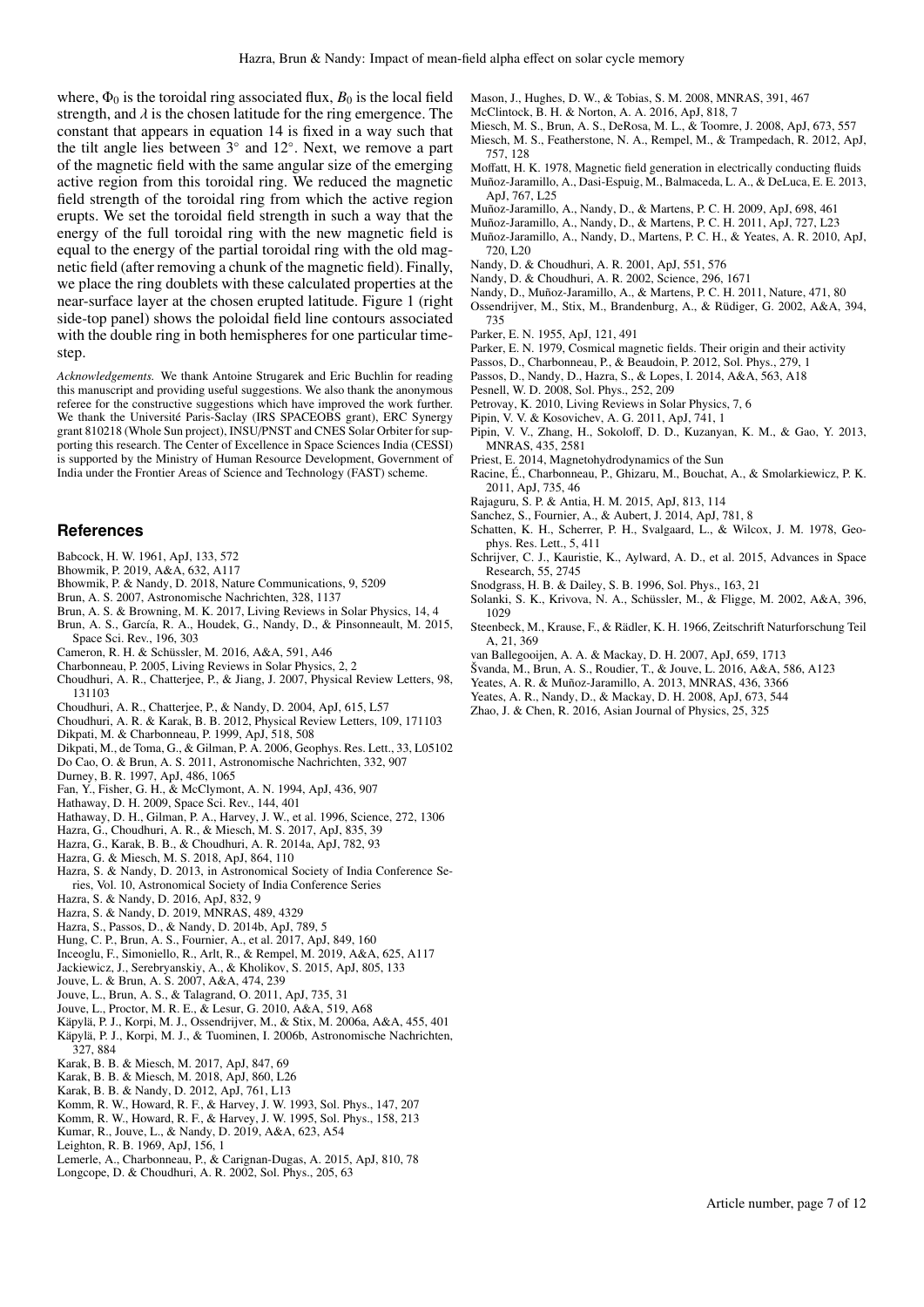

Fig. 1. Top panel: (left) Radial profile of mean-field  $\alpha$ -coefficient and the Babcock-Leighton source term due to ephemeral regions. (right) Poloidal field line contours obtained from the double-ring algorithm in the northern and southern hemispheres, respectively. Middle panel: Butterfly diagram generated from our simulation in the diffusion-dominated region. Bottom panel: Typical variation of  $B^2_{\hat{\theta}}$  at the base of the solar convection zone φ with time.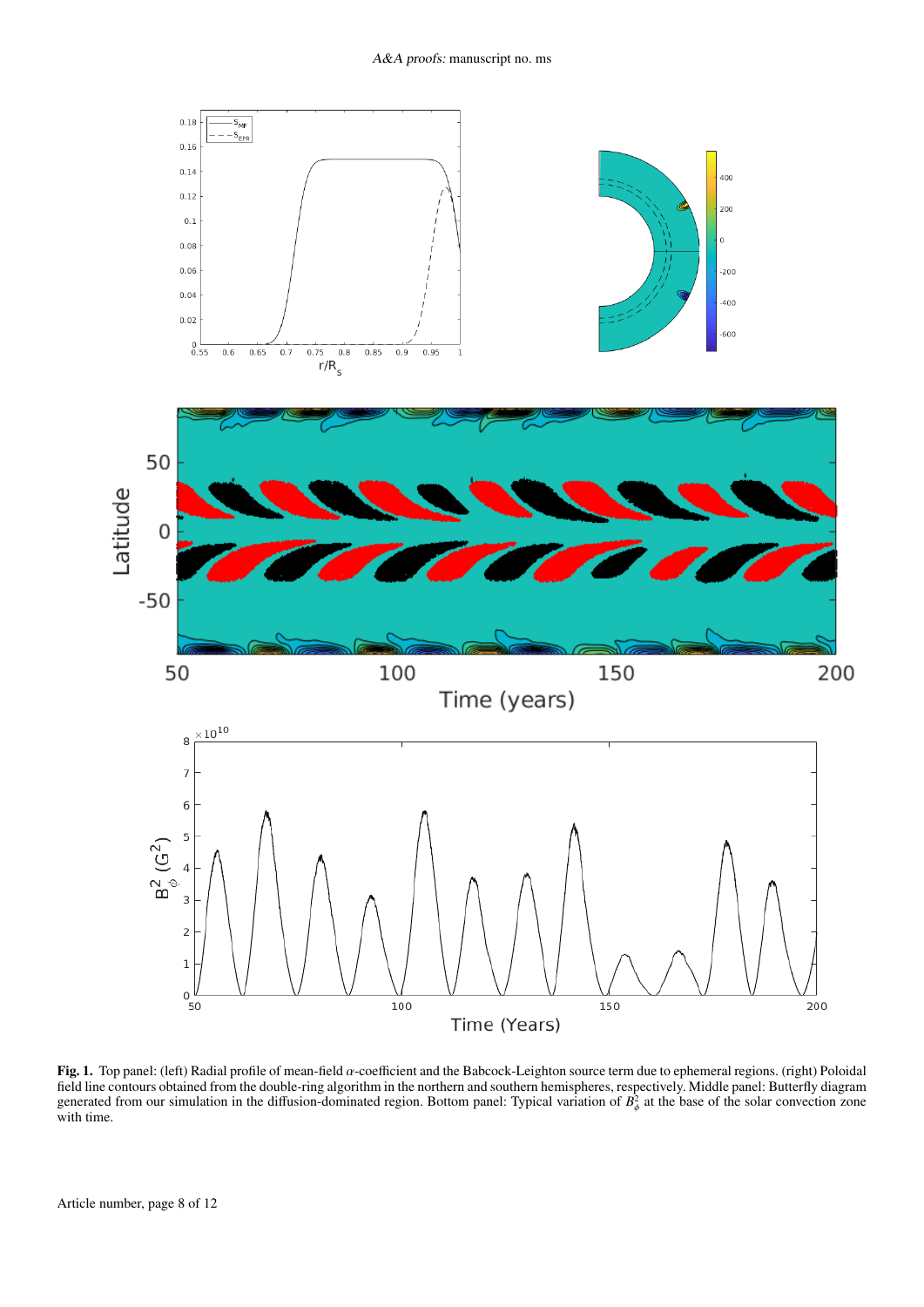

Fig. 2. Cross-correlation between the radial flux (Φ*r*) of cycle n and the toroidal flux (Φ*tor*) of cycle n, n+1, n+2, n+3 in the advection-dominated dynamo. The poloidal field is generated only due to the Babcock-Leighton mechanism. Spearman correlation coefficients with significance level are given inside the plots. Here, we consider 60 % fluctuations in the Babcock-Leighton mechanism.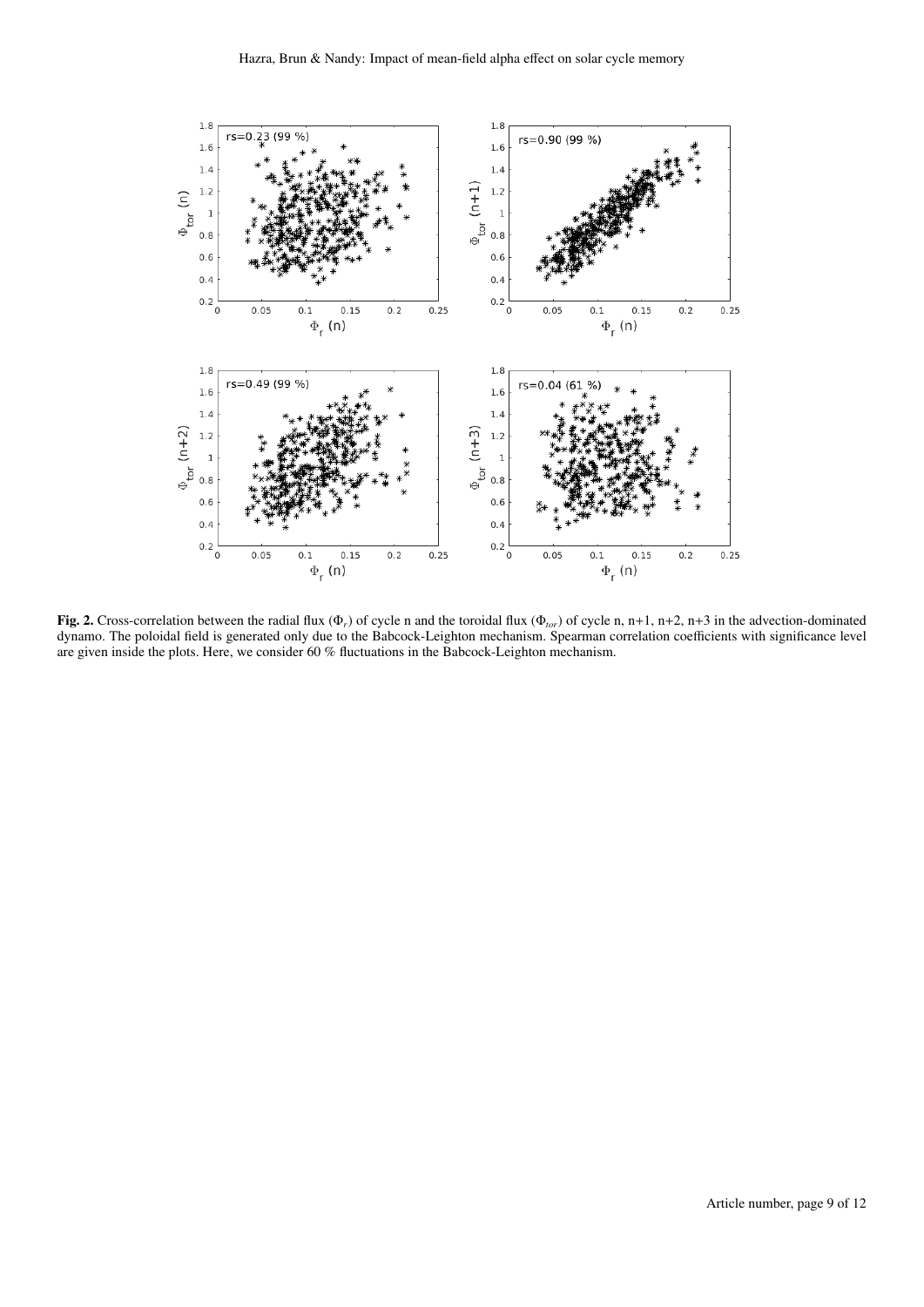

Fig. 3. Cross-correlation between the radial flux (Φ*r*) of cycle n and the toroidal flux (Φ*tor*) of cycle n, n+1, n+2, n+3 in the diffusion-dominated dynamo. The poloidal field is generated only due to the Babcock-Leighton mechanism. Spearman correlation coefficients with significance level are given inside the plots. Here, we consider 60 % fluctuations in the Babcock-Leighton mechanism.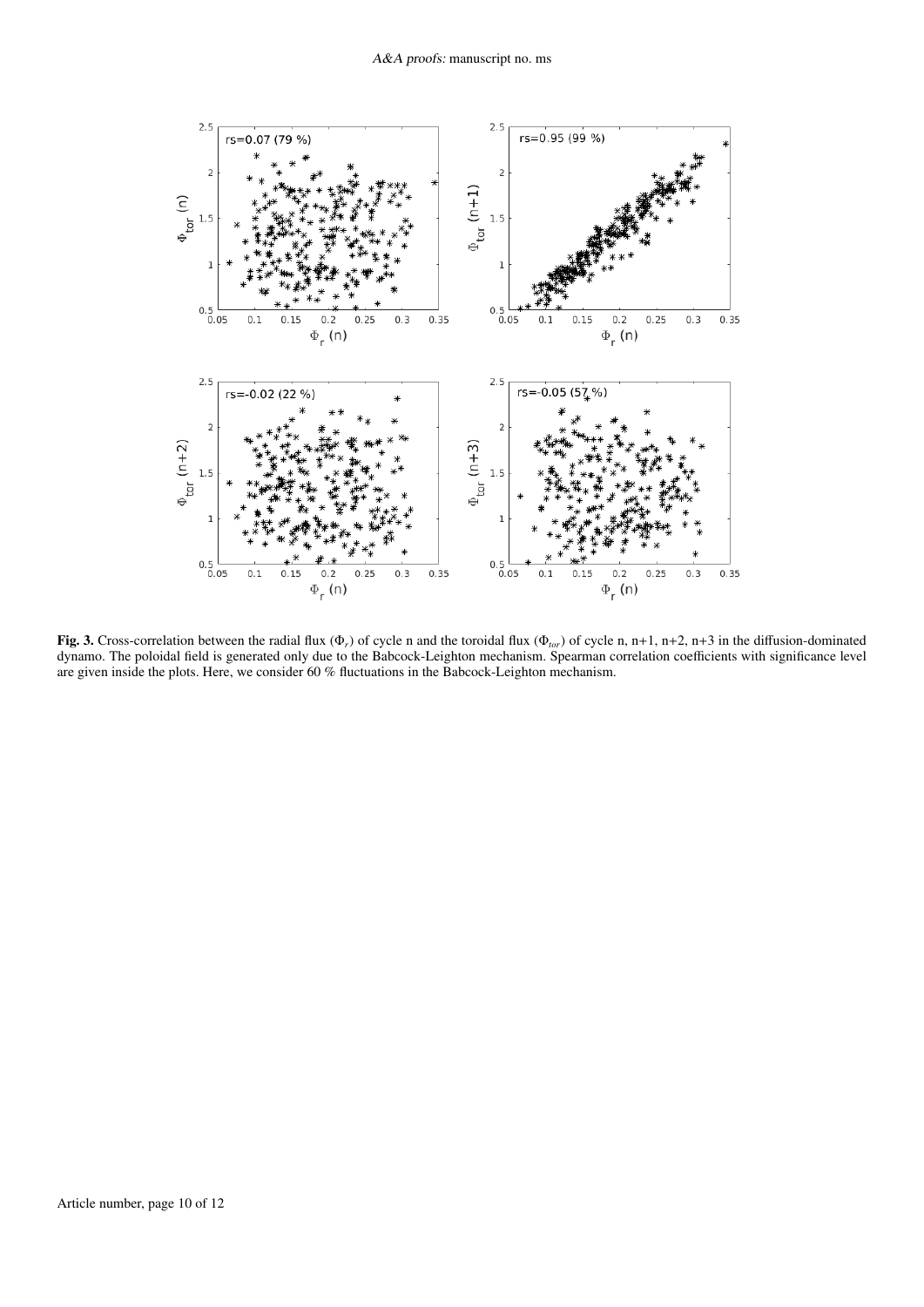

Fig. 4. Cross-correlation between the radial flux (Φ*r*) of cycle n and the toroidal flux (Φ*tor*) of cycle n, n+1, n+2, n+3 in the advection-dominated dynamo. The poloidal field is generated due to both the Babcock-Leighton mechanism and mean-field alpha effect. Spearman correlation coefficients with significance level are given inside the plots. Here, we consider 60 % fluctuations in the Babcock-Leighton mechanism and 50 % fluctuation in the mean field alpha. The value of the mean-field alpha constant factor  $S_{\odot}$  is 0.14.